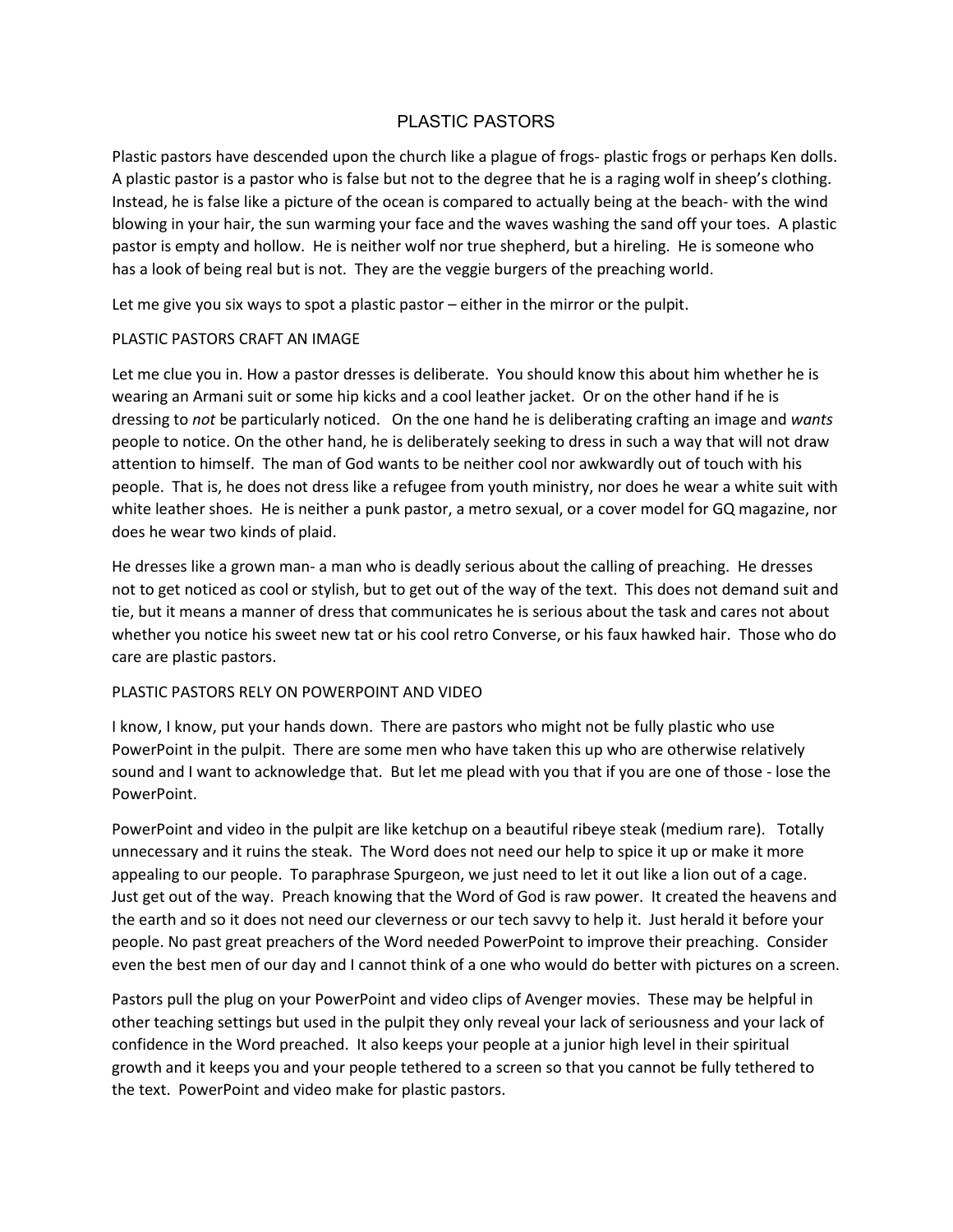## PLASTIC PASTORS PREACH ON STAGES WITH WELL-CRAFTED SETS

Do you want to know if your pastor is a plastic pastor? Does he preach with a set behind him? Is there a carefully designed backdrop to match his current series on Dynamic Friendships or Maximum Marriage or Power Parenting or whatever trendy title there might be? Is everything crafted to have the feel of a production rather than simply like that of a man lighting the fuse of the fireworks. He should be there to get things going and get out of the way.

Pastors lose the sets. Lose the special lighting. Just find a place to preach from so that you can be seen and heard and forget the rest.

I favor pulpits rather than the man simply standing up and pacing the "stage". And not plexiglass ones designed to signal transparency or "authenticity". But simple wooden ones which point to a sacredness and a simplicity to the task at hand. Now there are no texts of Scripture that call for a pulpit and no preacher in the Bible preached from one. A pulpit is not required to preach the Word. But in our culture we have ways to signal what is happening up front. The President stands behind a podium with the seal of the president of the United States on the front. It is to signal authority. He does not pace the stage when he delivers the state of the union speech.

Pastors would do well to preach in such a way that signals simple authority. In the days of the New Testament teachers would signal their authority by sitting. But this is not something we recognize in our day.

Pulpits help keep us from being plastic men. They help ground us to the task at hand.

#### PLASTIC PASTORS ARE PRAGMATISTS

A pragmatist is someone who believes that the most pressing need for people is to tell them what to do. Pragmatists give their people a system for making life work in 5 steps. Just tell them how to be a good friend or a good husband or a good parent or a good worker or a happy person and send them out the door. Pragmatism is only interested in making the patient feel better about life and being successful. In the end this is an appeal to the sinful heart. The sinful heart does not want to be *Coram Deo*- before the face of God. No, the sinful hearts of men just want some tips to get along in life. They do not want tremble before the throne of God. They just want this one "weird trick" to hack their life.

Yes, we must apply the text, but we should know that the text rightly preached will also apply itself. Our goal should not be to boil it all down to 4 simple actions. Oft times we ought to let the Spirit apply the text in how He sees fit in the different hearts of our listeners.

Does the pastor like to boast about being "practical"? Does he apologize for having to preach about some doctrine as though it were unhelpful or at least unpleasant? Do his messages just use the Bible as a way to make life go better? Are they filled with little Bible and a lot of "how to's"? If yes, then he is a plastic pastor.

#### PLASTIC PASTORS ARE SECOND-HANDERS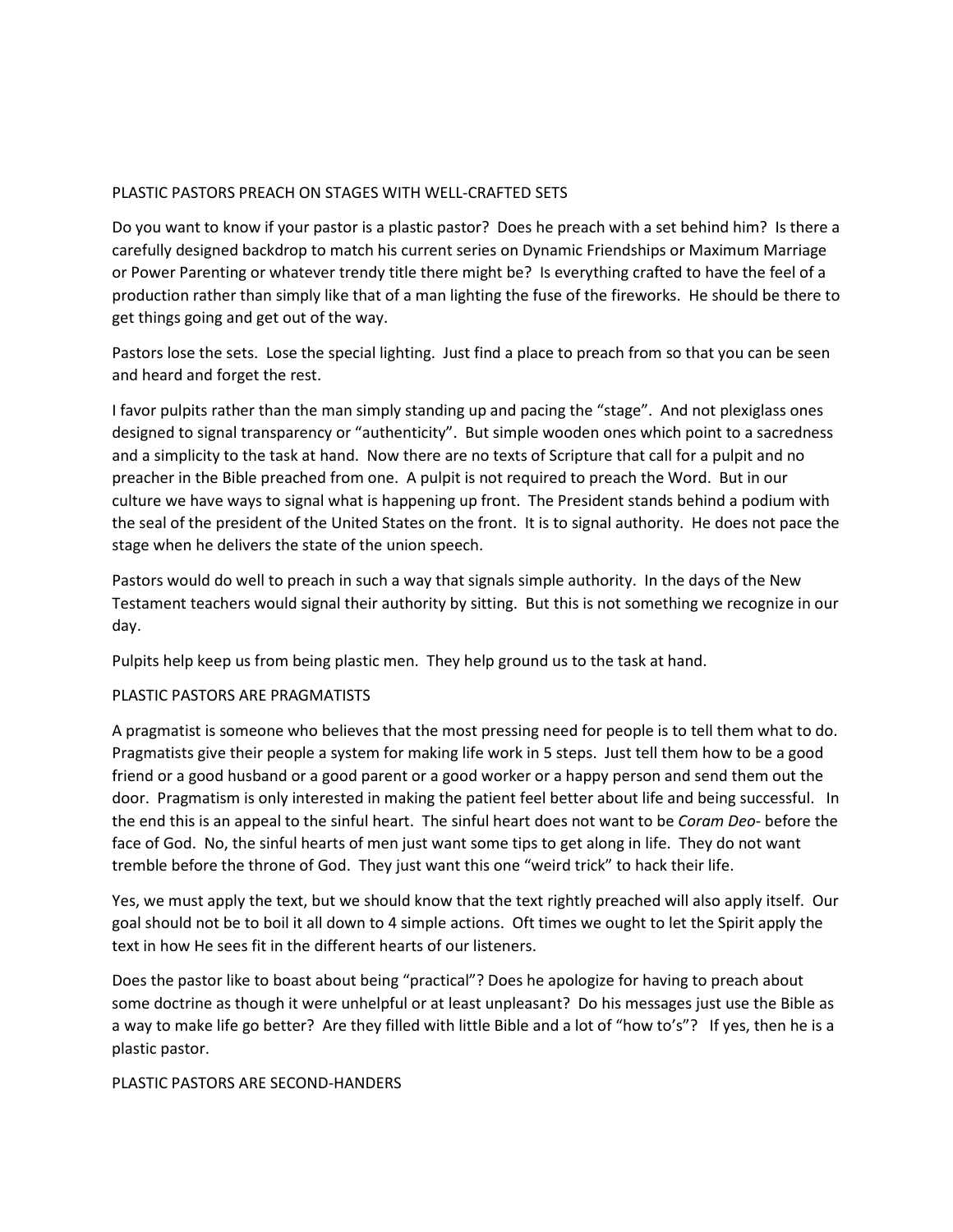A second-hander is a term borrowed from Ayn Rand (not one to find much help from). I use it in the sense of someone who fails to labor in the Word on their own, but rather begs, borrows and steals their thoughts and ideas from others. In the worst of cases, we find outright plagiarism. We have witnessed this at stomach churning levels in my own denomination of the Southern Baptist Convention. [\(https://www.youtube.com/watch?v=haiF0d-8tYk](https://www.youtube.com/watch?v=haiF0d-8tYk) [; https://youtu.be/dNmdAroNxnw\)](https://youtu.be/dNmdAroNxnw).

But you can still be a second-hander if your outlines and illustrations come mostly from others- even if acknowledged as such. You do not have to have "Ed Litton" level plagiarism to be a second-hander. It is natural as a young preacher to borrow much, but it is unnatural as a man who has learned to labor in the Word in season and out of season. We all use the ideas of others, and we must, for none of us are omni-competent and it would be arrogant not to. But we must not be *that guy* who has not labored over the text before he turns to a commentary or a sermon series from another man of God.

The longer we labor in the pulpit the less we ought to feel the need to turn to a commentary or a book of illustrations. Though we ought to continue to be readers and learners.

The text must pierce our own souls and must delight us *firsthand*. If not, we are a second-hander and a plastic pastor.

## PLASTIC PASTORS ARE PERFORMERS RATHER THAN PREACHERS

We have far too many performers in the pulpit than preachers of the Word. Far too many men who are good at communication but lousy at true proclamation. Plastic pastors can communicate ideas and string words together but cannot herald the Word. This is deceptive because it appears to be one and the same. Many confuse eloquence with accuracy and truth. But Paul faced this same issue in his day and refused to be a "creative communicator" lest the cross of Christ be robbed of its power (I Cor. 1.;17; 2:1-5). Creativity in the pulpit is the stuff of plastic pastors.

Pastors your people do not need you to be innovative. They need you to be plain and simple and sober. This is not an appeal to be boring or dull. The Word preached in the power of the Spirit is never boring. We must be men who have tasted and seen that the Lord is good and who personally know the fear of the Lord. A man who has seen the glory and the power of the King cannot be dull in speaking to others of what he has seen and heard. That man will not be boring any more than a man who survived the storming of Omaha beach would be boring in the stories he would tell. No, that man has seen and heard and felt too much. We must be those men who have seen, heard and felt too much of our God to be dull.

What are you to do then if you find yourself seeing a plastic man in the mirror or if you see a plastic man in the pulpit of your church? If you are that man- pray for grace to be one who preaches in such a way that you are simply relying on the Word preached in the power of the Spirit. Be ruthless and root out some of these things in your preaching ministry. What if your pastor has some or all of these things? Pray for him. It has been said that we often get the preaching that we ask for and that poor preaching is God's curse on His prayerless church. Could it be that your lack of asking is part of the problem in the poor preaching of your church? Ask God to grant your pastor to be one who rests solely on the sufficiency and the authority of the Word. Ask that God might give reformation in the pulpit of the church where you are. Stay where you are and pray that God might be gracious to your pastor and to you.